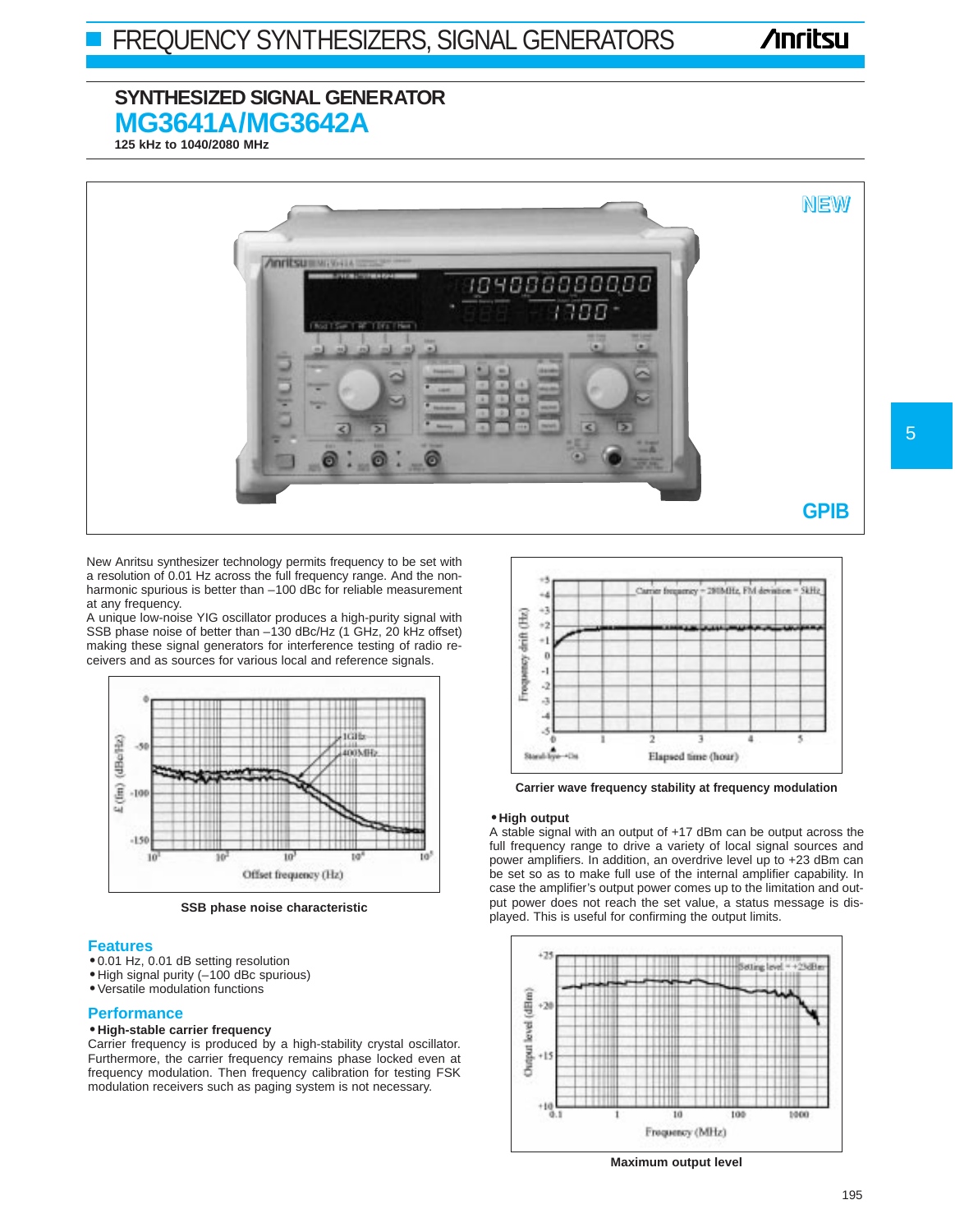#### • **Various modulation types**

Up to three internal AF signal sources can be incorporated by adding options to the standard sine-wave oscillator (1 kHz, 400 Hz). The AF synthesizer (Option 21) is a digital synthesizer for generating sinewave, triangular, square and sawtooth waveforms; it can also be used as a function generator in addition to a modulation signal source. In addition to permitting simultaneous one route AM and two routes FM

modulation, the modulation factor and polarity can be set independently. High-speed pulse modulation (Option 11) is possible using an external modulation signal (TTL level). The output can be used for various burst signals with an ON/OFF ratio of more than 80 dB, as well as a pseudo-random signal for radar.



#### • **GPIB Only-Mode linked operation**

Two sets of MG3641A/3642A can be linked and operated without an external controller using the Frequency and Output Level Only Modes. The Frequency Only Mode in the frequency offset functions

is used for evaluating the characteristics of mixers. The Level Only Mode is useful for evaluating the cross-modulation characteristics of non-linear devices such as amplifiers.

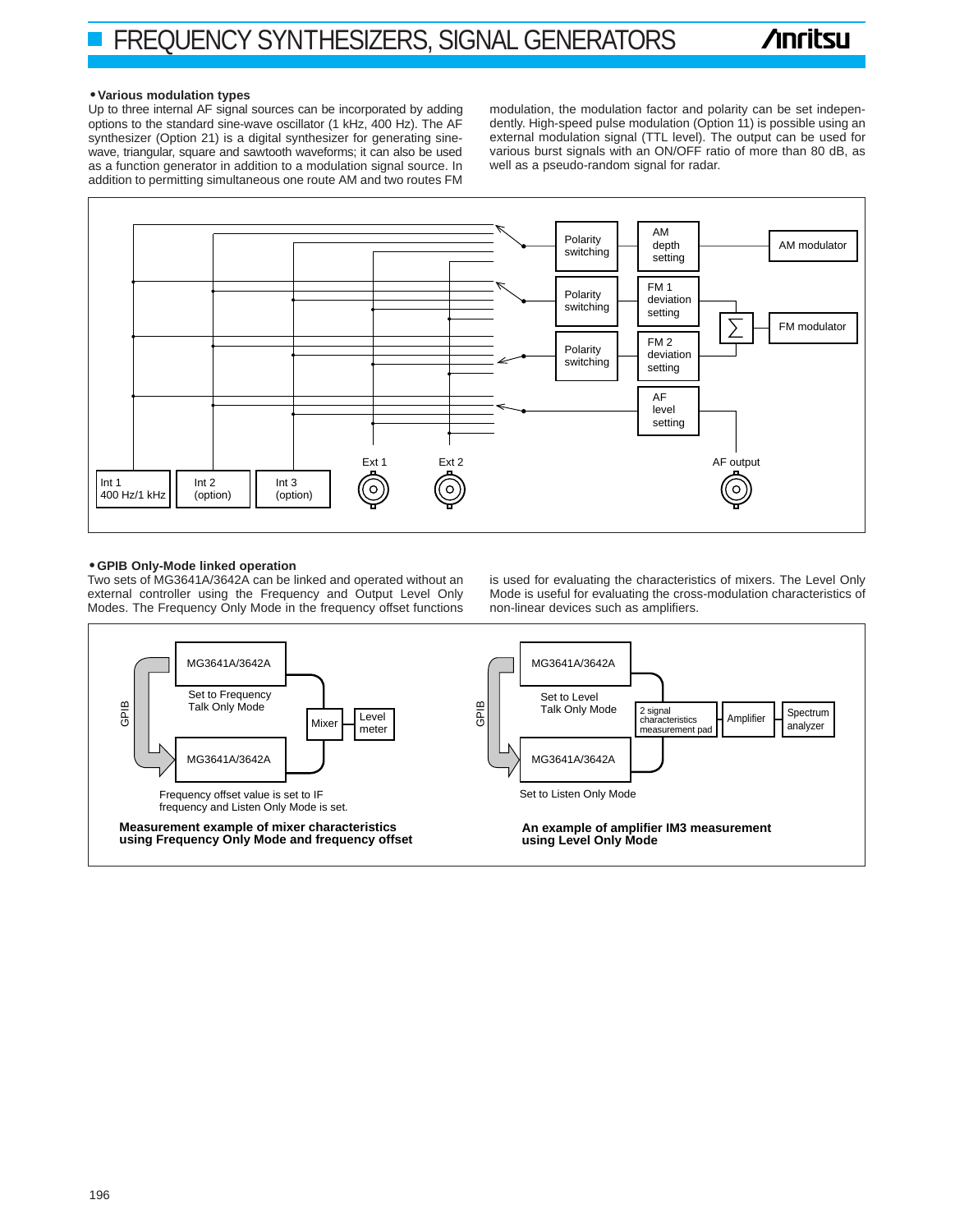**FREQUENCY SYNTHESIZERS, SIGNAL GENERATORS** 

## **Specifications**

## • **MG3641A/3642A (main frame)**

| Carrier frequency       | Range: 125 kHz to 1040 MHz (MG3641A), 125 kHz to 2080 MHz (MG3642A)<br>Resolution: 0.01 Hz<br>Accuracy: Reference oscillator accuracy; reference oscillator accuracy $\pm$ (0.3% of FM setting deviation + 5 Hz) at frequency modulation<br>Internal reference oscillator*1<br>Frequency: 10 MHz<br>Aging rate: $\pm 5 \times 10^{-9}$ /day<br>Start-up characteristics: $1 \times 10^{-7}$ /10 min (for 24 h after power on)<br>Temperature stability: $\pm 3 \times 10^{-8}$ (0° to 50°C)<br>External reference input: 5/10 MHz, $\pm$ 10 ppm, $\geq$ 0.7 Vp-p/50 $\Omega$ (AC coupling), BNC connector (rear panel)<br>Buffer output: 10 MHz, TTL level (DC coupling), BNC connector (rear panel)<br>Switching time: <40 ms (external control, response time from last command until becomes within ±0.1 ppm of set frequency)                                                                                                                                                                                                                                                                                                                                                                                                                                                                                                                                                                                                                                                                                                                      |                                                     |                              |                                                       |  |  |  |
|-------------------------|--------------------------------------------------------------------------------------------------------------------------------------------------------------------------------------------------------------------------------------------------------------------------------------------------------------------------------------------------------------------------------------------------------------------------------------------------------------------------------------------------------------------------------------------------------------------------------------------------------------------------------------------------------------------------------------------------------------------------------------------------------------------------------------------------------------------------------------------------------------------------------------------------------------------------------------------------------------------------------------------------------------------------------------------------------------------------------------------------------------------------------------------------------------------------------------------------------------------------------------------------------------------------------------------------------------------------------------------------------------------------------------------------------------------------------------------------------------------------------------------------------------------------------------------------------|-----------------------------------------------------|------------------------------|-------------------------------------------------------|--|--|--|
| Output                  | Range: $-143$ to $+17$ dBm (settable range: $-143$ to $+23$ dBm)<br>Units: dBm, dBµ, V, mV, µV (dBµ, V, mV and µV switchable between termination voltage display and open voltage display)<br>Resolution: 0.01 dB<br>Frequency characteristics (at 0 dBm): $\pm 0.5$ dB, $\pm 1.0$ dB (pulse modulation: on) <sup><math>\pm 2</math></sup><br>Accuracy: $\pm$ 1 dB (-127 to +17 dBm, upper limit at pulse modulation* <sup>2</sup> : +12 dBm), $\pm$ 3 dB (<-127 dBm)<br>Impedance: 50 Ω (N connector), VSWR: <1.5 (≤-3 dBm), <2.5 (>-3 dBm)<br>Switching time: <50 ms (normal mode), <100 ms (level safety mode), <10 ms (continuous mode)<br>*Response time from last command until becomes within ±0.5 dB of final level<br>Special setting mode<br>Continuous mode: Variable within set value ±10 dB with no interruption of output<br>Safety mode: Prevent spike signal generation when operating mechanical-type attenuator<br>Interference radiation: <0.1 $\mu$ V (at output frequency), <1 $\mu$ V (over entire frequency range, multi-menu display: OFF)<br>*At point 25 mm from cabinet measured with 25 mm diameter loop antenna (2 windings) terminated at 50 $\Omega$                                                                                                                                                                                                                                                                                                                                                                    |                                                     |                              |                                                       |  |  |  |
| Signal purity           | Spurious (CW mode, ≤+7 dBm)<br>Harmonics: <-30 dBc (2nd, 3rd)<br>Non-harmonic: <-100 dBc (≥15 kHz offset)<br>Those related power: <-40 dBc (<15 kHz offset)<br>SSB phase noise (CW Mode, 20 kHz offset):<br>$<-140$ dBc/Hz (10 to $<$ 256 MHz), $<-136$ dBc/Hz (256 to $<$ 512 MHz), $<-130$ dBc/Hz (512 to 1040 MHz),<br><-124 dBc/Hz (>1040 MHz, MG3642A only)<br>Residual AM: < -80 dBc (≥500 kHz, CW mode, +7 dBm, 50 Hz to 15 kHz demodulation band)<br>Residual FM (CW mode)<br>300 Hz to 3 kHz demodulation band: <4 Hzrms (10 to <512 MHz), <8 Hzrms (512 to 1040 MHz), <16 Hzrms (>1040 MHz, MG3642A only)<br>50 Hz to 15 kHz demodulation band: <5 Hzrms (10 to <512 MHz), <10 Hzrms (512 to 1040 MHz), <20 Hzrms (>1040 MHz, MG3642A only)                                                                                                                                                                                                                                                                                                                                                                                                                                                                                                                                                                                                                                                                                                                                                                                                  |                                                     |                              |                                                       |  |  |  |
|                         | Range: 0% to 100%<br>Resolution: 0.1%<br>Accuracy: $\pm$ (5% of set value + 2%) $\star$ $\geq$ 0.4 MHz, $\leq$ +7 dBm, $\leq$ 90% AM, source: Int 1 (1 kHz), 300 Hz to 3 kHz demodulation band<br>Modulation frequency response (output: ≤+7 dBm)                                                                                                                                                                                                                                                                                                                                                                                                                                                                                                                                                                                                                                                                                                                                                                                                                                                                                                                                                                                                                                                                                                                                                                                                                                                                                                      |                                                     |                              |                                                       |  |  |  |
|                         | Carrier frequency                                                                                                                                                                                                                                                                                                                                                                                                                                                                                                                                                                                                                                                                                                                                                                                                                                                                                                                                                                                                                                                                                                                                                                                                                                                                                                                                                                                                                                                                                                                                      | Upper limit frequency<br>AM: 30%                    | AM: 90%                      | Lower limit frequency                                 |  |  |  |
| Amplitude               | $0.4$ to < $0.5$ MHz                                                                                                                                                                                                                                                                                                                                                                                                                                                                                                                                                                                                                                                                                                                                                                                                                                                                                                                                                                                                                                                                                                                                                                                                                                                                                                                                                                                                                                                                                                                                   | 2 kHz $(\pm 1$ dB bandwidth)                        | 1 kHz $(\pm 1$ dB bandwidth) |                                                       |  |  |  |
| modulation              | $0.5$ to $<$ 2 MHz                                                                                                                                                                                                                                                                                                                                                                                                                                                                                                                                                                                                                                                                                                                                                                                                                                                                                                                                                                                                                                                                                                                                                                                                                                                                                                                                                                                                                                                                                                                                     | 10 kHz $(\pm 1$ dB bandwidth)                       | 5 kHz $(\pm 1$ dB bandwidth) | DC: External DC coupling                              |  |  |  |
|                         | 2 to <32 MHz                                                                                                                                                                                                                                                                                                                                                                                                                                                                                                                                                                                                                                                                                                                                                                                                                                                                                                                                                                                                                                                                                                                                                                                                                                                                                                                                                                                                                                                                                                                                           | 20 kHz (±1 dB bandwidth)                            |                              | $(\pm 1$ dB bandwidth)<br>20 Hz: External AC coupling |  |  |  |
|                         | 32 to <64 MHz                                                                                                                                                                                                                                                                                                                                                                                                                                                                                                                                                                                                                                                                                                                                                                                                                                                                                                                                                                                                                                                                                                                                                                                                                                                                                                                                                                                                                                                                                                                                          | 50 kHz $(\pm 1$ dB bandwidth)                       |                              | $(\pm 1$ dB bandwidth)                                |  |  |  |
|                         | $\geq$ 64 MHz                                                                                                                                                                                                                                                                                                                                                                                                                                                                                                                                                                                                                                                                                                                                                                                                                                                                                                                                                                                                                                                                                                                                                                                                                                                                                                                                                                                                                                                                                                                                          | 50 kHz (±1 dB bandwidth), 100 kHz (±3 dB bandwidth) |                              |                                                       |  |  |  |
|                         | Distortion: <-40 dB (30% AM), <-30 dB (90% AM) $\star \ge 0.4$ MHz, $\le +7$ dBm, source: Int 1 (1 kHz)<br>Incidental FM: <200 Hz peak *≥0.4 MHz, ≤AM: 30%, ≤+7 dBm, source: Int 1 (1 kHz), 300 Hz to 3 kHz demodulation band<br>Modulation signal source: One of internal (lnt 1, lnt 2, lnt 3) and external (Ext 1, Ext 2)<br>Modulation signal polarity: Positive/negative switchable                                                                                                                                                                                                                                                                                                                                                                                                                                                                                                                                                                                                                                                                                                                                                                                                                                                                                                                                                                                                                                                                                                                                                               |                                                     |                              |                                                       |  |  |  |
| Frequency<br>modulation | Range:<br>0 to 125 Hz (125 to <250 kHz)<br>0 to 25.6 kHz (16 to <32 MHz)<br>0 to 250 Hz (250 to <500 kHz)<br>0 to 51.2 kHz (32 to <64 MHz)<br>0 to 500 Hz (0.5 to $<$ 1 MHz)<br>0 to 102 kHz (64 to <128 MHz)<br>0 to 1 kHz (1 to $<$ 2 MHz)<br>0 to 256 kHz (128 to <256 MHz)<br>0 to 2 kHz (2 to $<$ 4 MHz)<br>0 to 512 kHz (256 to <512 MHz)<br>0 to 4 kHz $(4 \text{ to } 8 \text{ MHz})$<br>0 to 1024 kHz (512 to 1040 MHz)<br>0 to 10 kHz (8 to <16 MHz)<br>0 to 2048 kHz (>1040 MHz, MG3642A only)<br>Resolution:<br>1 Hz (0 to 4 kHz deviation)<br>250 Hz (102.25 to 256 kHz deviation)<br>10 Hz (4.01 to 10 kHz deviation)<br>500 Hz (256.5 to 512 kHz deviation)<br>25 Hz (10.025 to 25.6 kHz deviation)<br>1 kHz (513 to 1024 kHz deviation)<br>1 kHz (1025 to 2048 kHz deviation, MG3642A only)<br>50 Hz (25.65 to 51.2 kHz deviation)<br>100 Hz (51.3 to 102 kHz deviation)<br>Accuracy: $\pm$ (5% of set value + 10 Hz) (0.4 to <512 MHz), $\pm$ (5% of set value + 20 Hz) (512 to 1040 MHz)<br>$\pm$ (5% of set value + 40 Hz) (>1040 MHz, MG3642A only)<br>*Source: Int 1 (1 kHz), 300 Hz to 3 kHz demodulation band<br>Modulation frequency response: DC or 20 Hz*3 to 20 kHz (0.4 to <10 MHz), DC or 20 Hz*3 to 100 kHz (≥10 MHz) *±1 dB bandwidth<br>Distortion: $\lt$ -40 dB $\star \ge 16$ MHz, 3.5 kHz deviation, source: Int 1 (1 kHz)<br><-45 dB *≥16 MHz, 22.5 kHz deviation, source: Int 1 (1 kHz)<br>Incidental FM: <1% peak *≥64 MHz, ≤+7 dBm, 100 kHz deviation, source: Int 1 (1 kHz), 300 Hz to 3 kHz demodulation band |                                                     |                              |                                                       |  |  |  |
|                         | External modulation group delay: <30 µs $\star$ ≥10 MHz, source: external DC coupling mode, modulation rate: ≤100 kHz<br>Modulation signal source (FM1, FM2): One of internal (Int 1, Int 2, Int 3), and external (Ext 1, Ext 2)<br>Modulation signal polarity: FM1, FM2 positive/negative switchable<br>According to option specifications                                                                                                                                                                                                                                                                                                                                                                                                                                                                                                                                                                                                                                                                                                                                                                                                                                                                                                                                                                                                                                                                                                                                                                                                            |                                                     |                              |                                                       |  |  |  |
| Pulse modulation        |                                                                                                                                                                                                                                                                                                                                                                                                                                                                                                                                                                                                                                                                                                                                                                                                                                                                                                                                                                                                                                                                                                                                                                                                                                                                                                                                                                                                                                                                                                                                                        |                                                     |                              |                                                       |  |  |  |

Continued on next page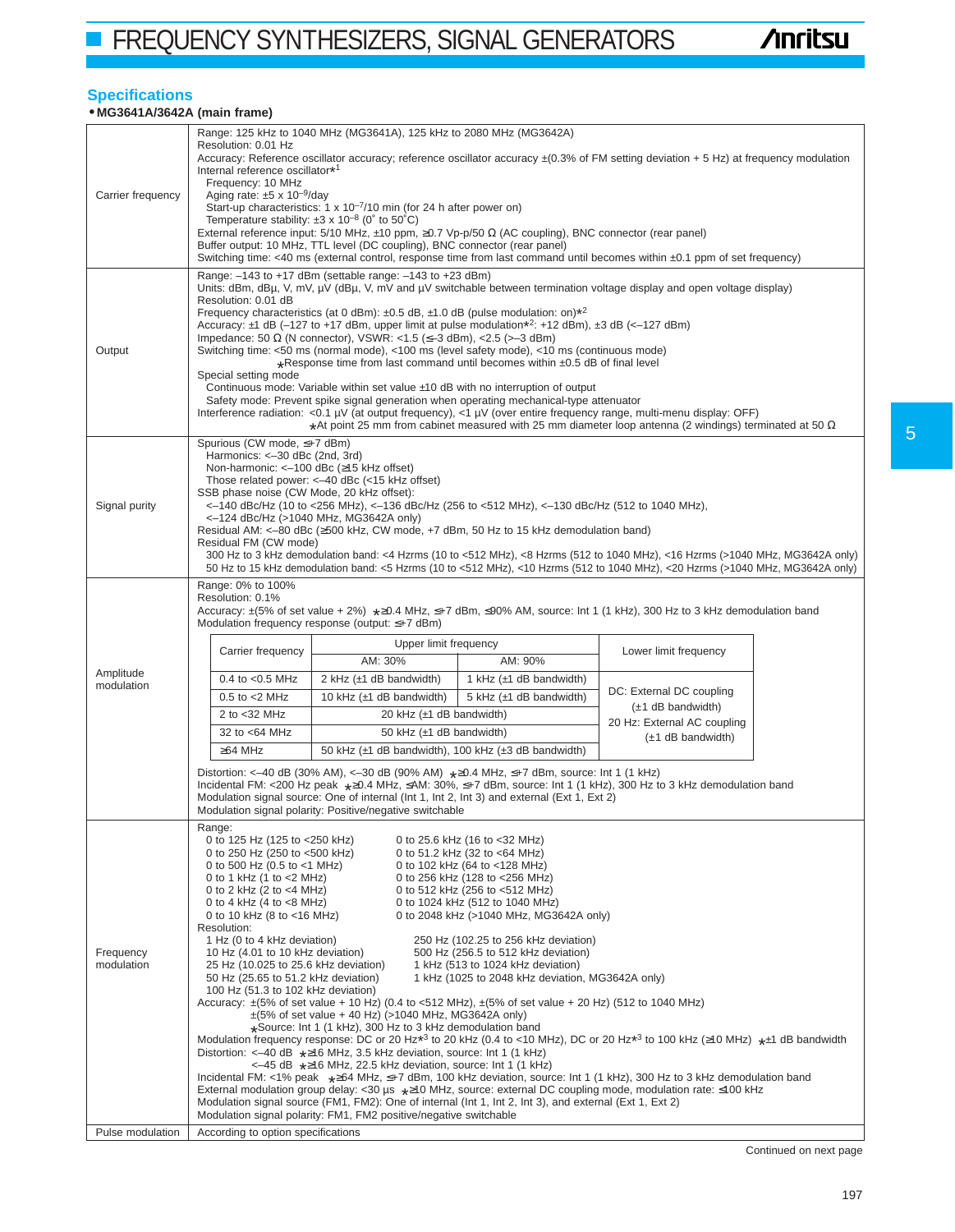# **FREQUENCY SYNTHESIZERS, SIGNAL GENERATORS**

# **/inritsu**

| Modulation signal<br>source | Internal modulation (Int 1)<br>Frequency: 400 Hz, 1 kHz<br>Accuracy: Same as reference oscillator accuracy<br>Internal modulation (Int 2, Int 3): According to option specifications<br>External modulation (Ext 1, Ext 2)<br>Proper input level: 2 Vp-p approx.<br>Input impedance: 600 $\Omega$ , BNC connector<br>Coupling: DC/AC switchable                                                                                                                                                                                                                                                                                                                                                                                                                                                                                                                                                                                                                                               |  |  |
|-----------------------------|-----------------------------------------------------------------------------------------------------------------------------------------------------------------------------------------------------------------------------------------------------------------------------------------------------------------------------------------------------------------------------------------------------------------------------------------------------------------------------------------------------------------------------------------------------------------------------------------------------------------------------------------------------------------------------------------------------------------------------------------------------------------------------------------------------------------------------------------------------------------------------------------------------------------------------------------------------------------------------------------------|--|--|
| AF output                   | Output signal source: One of internal (Int 1, Int 2, Int 3), and external (Ext 1, Ext 2)<br>Output level: 0 to 4 Vp-p<br>Output level resolution: 1 mVp-p<br>Output level accuracy: ±(5% of setting level + 2 mVp-p) *Source: Int 1 (1 kHz)<br>Impedance: 600 $\Omega$ , BNC connector                                                                                                                                                                                                                                                                                                                                                                                                                                                                                                                                                                                                                                                                                                        |  |  |
| Simultaneous<br>modulation  | Excluding amplitude modulation and pulse modulation*2 combination, simultaneous modulation, modulation rate, deviation independently<br>settable                                                                                                                                                                                                                                                                                                                                                                                                                                                                                                                                                                                                                                                                                                                                                                                                                                              |  |  |
| Sweep function              | Sweep parameters: Frequency, output level, memory<br>Sweep patterns<br>Frequency sweep (start/stop): Linear (specified step size and number of points), Log (multiplying factor: 1%)<br>Frequency sweep (center/span): Linear (specified step size and number of points)<br>Level sweep (start/stop, center/span): dB (specified step size and number of points) *Sweep: continuous mode (max. 20 dB width)<br>Memory sweep: Start/stop<br>Sweep mode: Auto, single, manual<br>Sweep time<br>Setting range: 1 ms to 600 s/point *Actual sweep time depends on sweep parameter (frequency, output level)<br>Resolution: 10 µs/point<br>Auxiliary output<br>X-Out: Ramp waveform (sweep start point: 0 V, sweep end point: +10 V), BNC connector (rear panel)<br>Z-Out: TTL level (H-level at sweeping), BNC connector (rear panel)<br>Blanking-Out: TTL level (L-level at switching), BNC connector (rear panel)<br>Maker-Out: TTL level (H-level at marker match), BNC connector (rear panel) |  |  |
| <b>Functions</b>            | Relative display: Carrier frequency, output level<br>Offset display: Carrier frequency, output level<br>Memory: Saves/recalls 1000 panel settings; recall contents: panel, frequency, frequency/output level selection<br>Trigger: An external trigger signal (rear panel BNC connector, TTL level) can be used to execute a previously programmed operation<br>sequence (except power switch, preset key, local key and rotary knob operations). Max, number of sequence steps of trigger<br>program: 20 steps<br>Back-up: The panel settings before power-off are back-upped and displayed again at power-on, except data-input contents, GPIB data<br>contents, remote settings, RPP operations<br>GPIB control: All functions, except power switch, local key, rotary knobs, and resolution keys (Interface: SH1, AH1, T5, L3, TE0, SR1,<br>RL1, PP0, DC1, DT1, C0, E2)                                                                                                                   |  |  |
| Reverse power<br>protection | Max. reverse input power: $\leq 50$ W ( $\leq 1040$ MHz), $\leq 25$ W ( $> 1040$ MHz, MG3642A only), $\pm 50$ Vdc                                                                                                                                                                                                                                                                                                                                                                                                                                                                                                                                                                                                                                                                                                                                                                                                                                                                             |  |  |
| Power supply                | *4 Vac (+10%, -15%), 47.5 to 63/380 to 420 Hz, $\leq$ 200 VA                                                                                                                                                                                                                                                                                                                                                                                                                                                                                                                                                                                                                                                                                                                                                                                                                                                                                                                                  |  |  |
| Temperature                 | Operating: 0° to +50°C, Storage: -30° to +71°C                                                                                                                                                                                                                                                                                                                                                                                                                                                                                                                                                                                                                                                                                                                                                                                                                                                                                                                                                |  |  |
| Dimensions and mass         | 320 (W) x 177 (H) x 451 (D) mm, ≤20 kg                                                                                                                                                                                                                                                                                                                                                                                                                                                                                                                                                                                                                                                                                                                                                                                                                                                                                                                                                        |  |  |
| <b>EMC</b>                  | EN55011: 1991, Group 1, Class A<br>EN50082-1: 1992<br>Harmonic current emissions EN61000-3-2: 1995 Class D                                                                                                                                                                                                                                                                                                                                                                                                                                                                                                                                                                                                                                                                                                                                                                                                                                                                                    |  |  |
| Safety                      | EN61010-1: 1993 (Installation Category II, Pollution Degree II)                                                                                                                                                                                                                                                                                                                                                                                                                                                                                                                                                                                                                                                                                                                                                                                                                                                                                                                               |  |  |
|                             |                                                                                                                                                                                                                                                                                                                                                                                                                                                                                                                                                                                                                                                                                                                                                                                                                                                                                                                                                                                               |  |  |

\*1: Can be changed to 5 x 10<sup>-10</sup>/day using reference crystal oscillator (Option 01)<br>\*2: Only with pulse modulator (Option 11) installed

\* 2: Only with pulse modulator (Option 11) installed

\* 3: External DC coupling: DC, External AC coupling: 20 Hz

\* 4: Specify a nominal voltage of either 100 V and 240 V when ordering; the maximum operating voltage is 250 V.